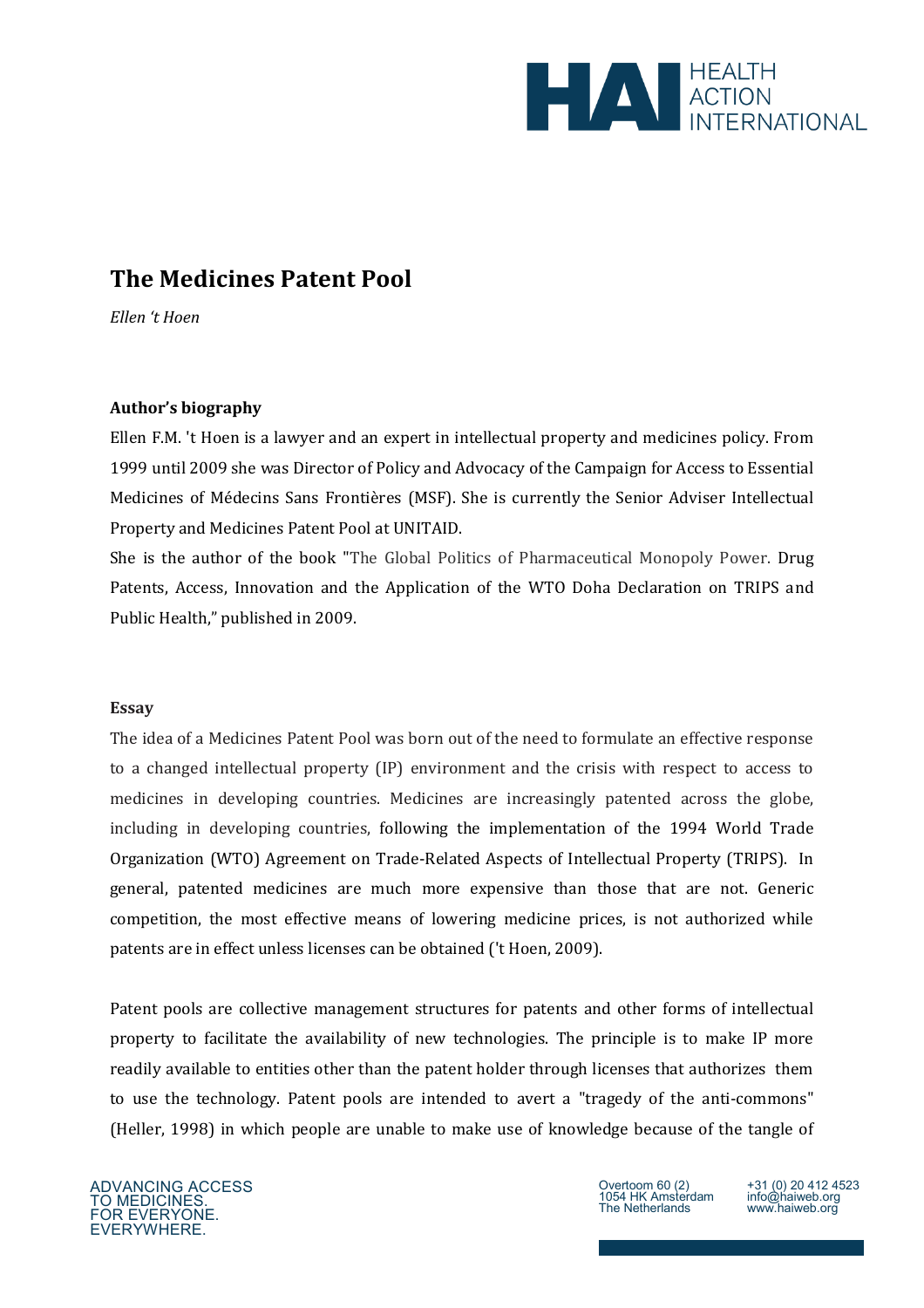

property rights that block them. By making medicines patents more readily available to other manufacturers, a medicines patent pool should, among other benefits, enhance generic competition and bring the prices of medicines down.

UNITAID is establishing the first patent pool for HIV/AIDS medicines. GlaxoSmithKline (GSK) and Alnylam Pharmaceuticals have announced a patent pool for some neglected diseases. Patent pools have been successfully established in many fields of technology, including for Golden Rice in agriculture, for aircraft to facilitate US military efforts in the First World War, and multiple areas of information technology (Serafino, 2007). This essay explores the UNITAID-sponsored Medicines Patent Pool.

### **The History of Medicine Patent Pools**

The idea of a patent pool for medicines is relatively new. It was discussed for the first time in 2002 during a presentation at the XIV International AIDS Conference in Barcelona by James Love of Knowledge Ecology International (KEI), then known as the Consumer Project on Technology. He proposed a non-voluntary patent pool for essential health technologies modeled after the US government effort in 1917 to create a pool for essential aircraft patents (Consumer Project on Technology, 2002).

In 2006, KEI and Médecins sans Frontières (MSF) approached the international medicine financing agency UNITAID, proposing that it introduce a patent pool for medicines to overcome patent barriers to access to and development of new AIDS medicines. While some older antiretroviral medicines (ARVs) have become increasingly affordable, newer, less toxic products are still too expensive to be made available in developing countries on a widespread basis. In addition key formulations and adapted treatments do not exist. UNITAID was seen as the appropriate actor to undertake this initiative as a patent pool would complement the other market-based mechanisms UNITAID uses to stimulate the availability of more appropriate and affordable AIDS, TB and malaria medicines, such as reliable financing and bulk purchasing power.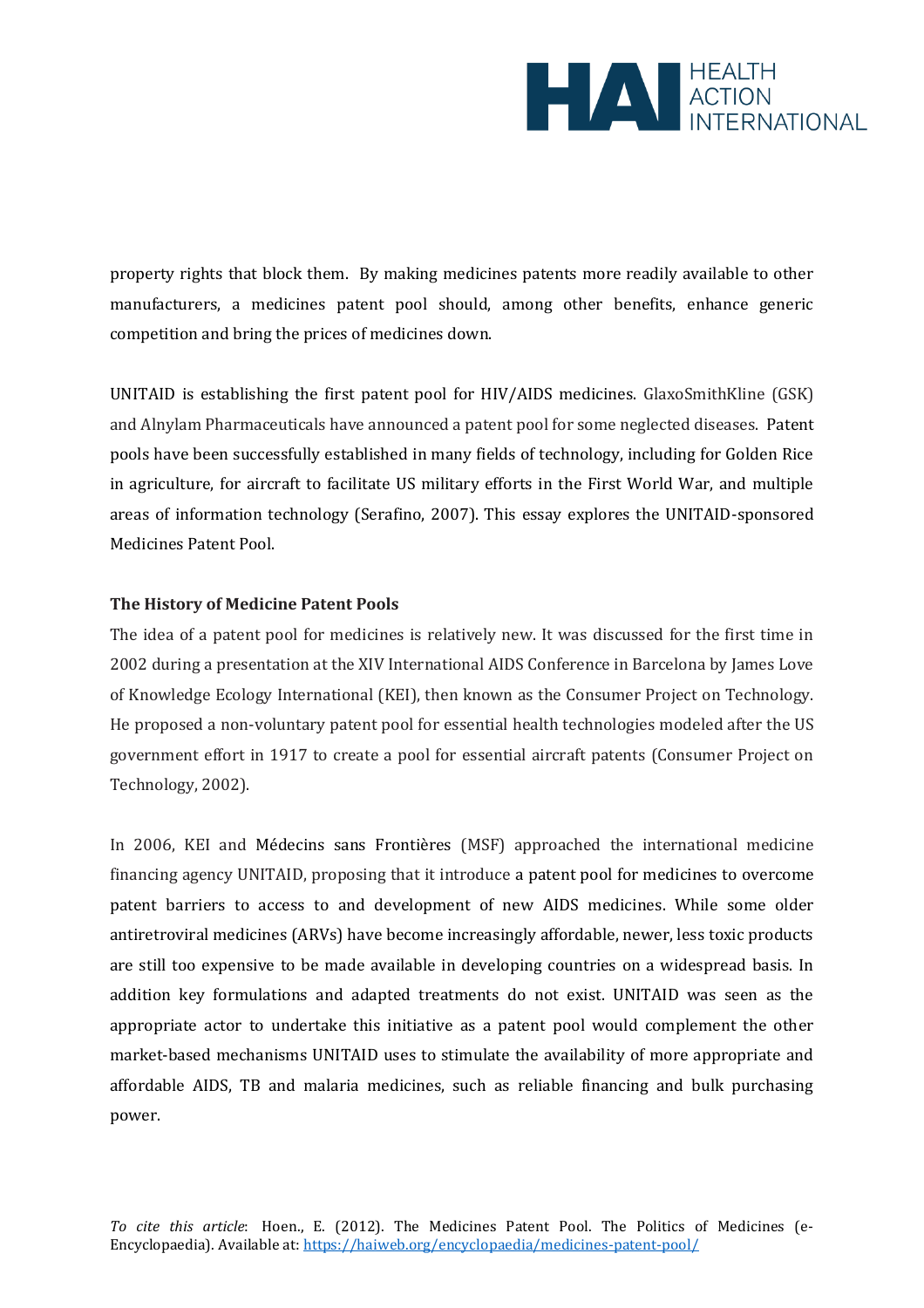

Since then patent pools have been recognized as an important tool to promote innovation and access to medicines by the broader global public health community. In May 2008, the World Health Organization (WHO) adopted a Global Strategy and Plan of Action on Public Health, Innovation and Intellectual Property which mandated an examination of patent pools as possible new mechanisms to promote transfer of and access to key health-related technologies (World Health Organization, 2008).

The UNITAID board decided to work towards the establishment of a voluntary Medicines Patent Pool initially targeting ARVs in 2008. (UNITAID, 2008) The agency is scheduled to launch an independent Medicines Patent Pool Foundation in the second half of 2010 in Geneva, Switzerland (UNITAID, 2010).

#### **How would the UNITAID Medicines Patent Pool work?**

The idea behind the Medicines Patent Pool is that ARV patent holders - companies, governments, researchers or universities - voluntarily offer, under certain conditions, licenses to the patents related to their inventions to the patent pool. Any party that wants to use the technology to produce or develop medicines for use in developing countries could seek a license from the Pool against the payment of royalties to the patent holder. Producers that make use of the patents in the pool would need to meet agreed quality standards. The Pool will focus on HIV medicines initially, but in the future could expand to serve other diseases. The Medicines Patent Pool is designed to complement other access to medicines mechanisms, including TRIPS flexibilities like the compulsory licensing of patents and other tools available within national patent law regimes (UNITAID, November 2009).

#### **Benefits of the Medicines Patent Pool**

Without the Medicines Patent Pool, a generic drug manufacturer might need to obtain licenses from several different patent holders to be able to develop, produce, export and sell a fixed-dose combination (FDC), AIDS treatments that combine several pharmaceutical compounds into a single pill. A concrete example is an FDC of the new WHO-recommended first-line ARV for HIV/AIDS, which consists of tenofovir (Gilead), lamivudine (GlaxoSmithKline) and either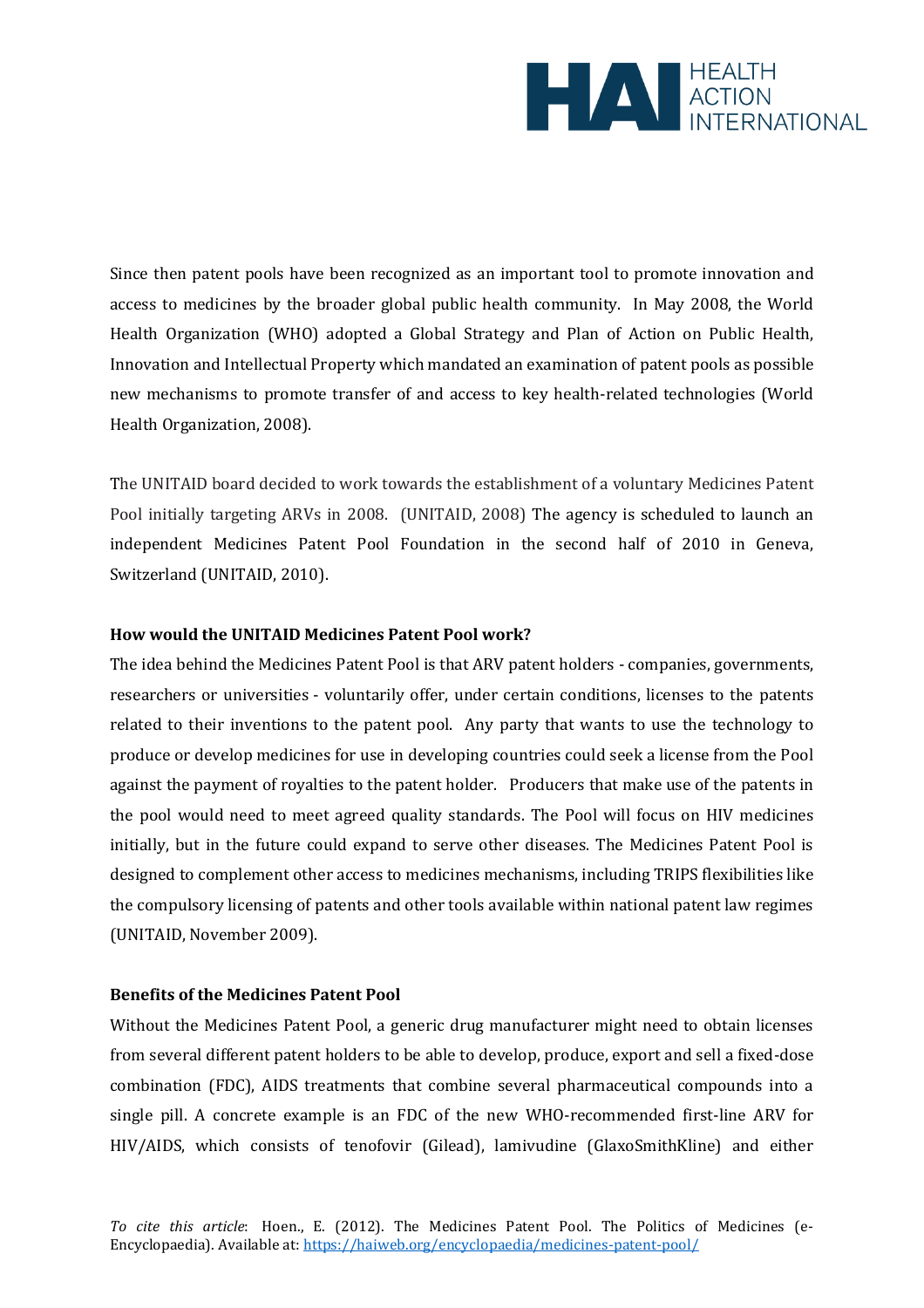

nevirapine (Boehringer-Ingelheim) or efavirenz (Merck). An FDC containing either one of these triple combinations currently does not exist or is in limited supply. Today, a generic manufacturer seeking voluntary licenses to produce both of these FDCs may have to obtain licenses from four different patent-holders. However, if all of the patents for these products are put into the Medicines Patent Pool, qualified generic manufacturers will only have to negotiate with a single entity, considerably decreasing transaction costs and risk. Thus, the Medicines Patent Pool will be a one-stop-shop for all parties involved – facilitating the legal and bureaucratic processes involved in obtaining voluntary licenses, reducing transaction costs and increasing access to the patent licences needed to make important medicines.

The Medicines Patent Pool will also help to speed up the availability of lower-priced, newer medicines because there will be no need to wait out the patent term (usually about 20 years), before price-lowering generic production can begin. For example, with increasing numbers of AIDS patients becoming resistant to first-line therapy, there is an urgent need to make the muchmore expensive second-and third-line treatments they must switch to more affordable. Secondline regimens are priced between seven and seventeen times more, and possible third-line regimens costing 13 to 30 times more than the most affordable first-line regimen, which stands at about US\$80 annually. (Médecins sans Frontières (MSF), 2010). If the relevant patents for these or other new products are put in the Pool, any qualified producer could obtain a license to manufacture and sell them in developing countries before the expiration of the patent term, in exchange for the payment of royalties. With licenses covering both low and middle-income countries, the geographical scope of the market would be attractively large, thereby encouraging multiple generic producers to come forward and obtain licenses. The greater the competition between producers, the more the price of ARVs should fall.

Another advantage of the Medicines Patent Pool is that it could stimulate the development of adapted products and formulations that target unmet needs of people in developing countries. Pharmaceutical research often does not deliver products adapted to meet these needs because of insufficient market incentives. (Commission on Intellectual Property Rights, Innovation and Public Health (CIPIH), 2006) Paediatric AIDS formulations are a particularly disturbing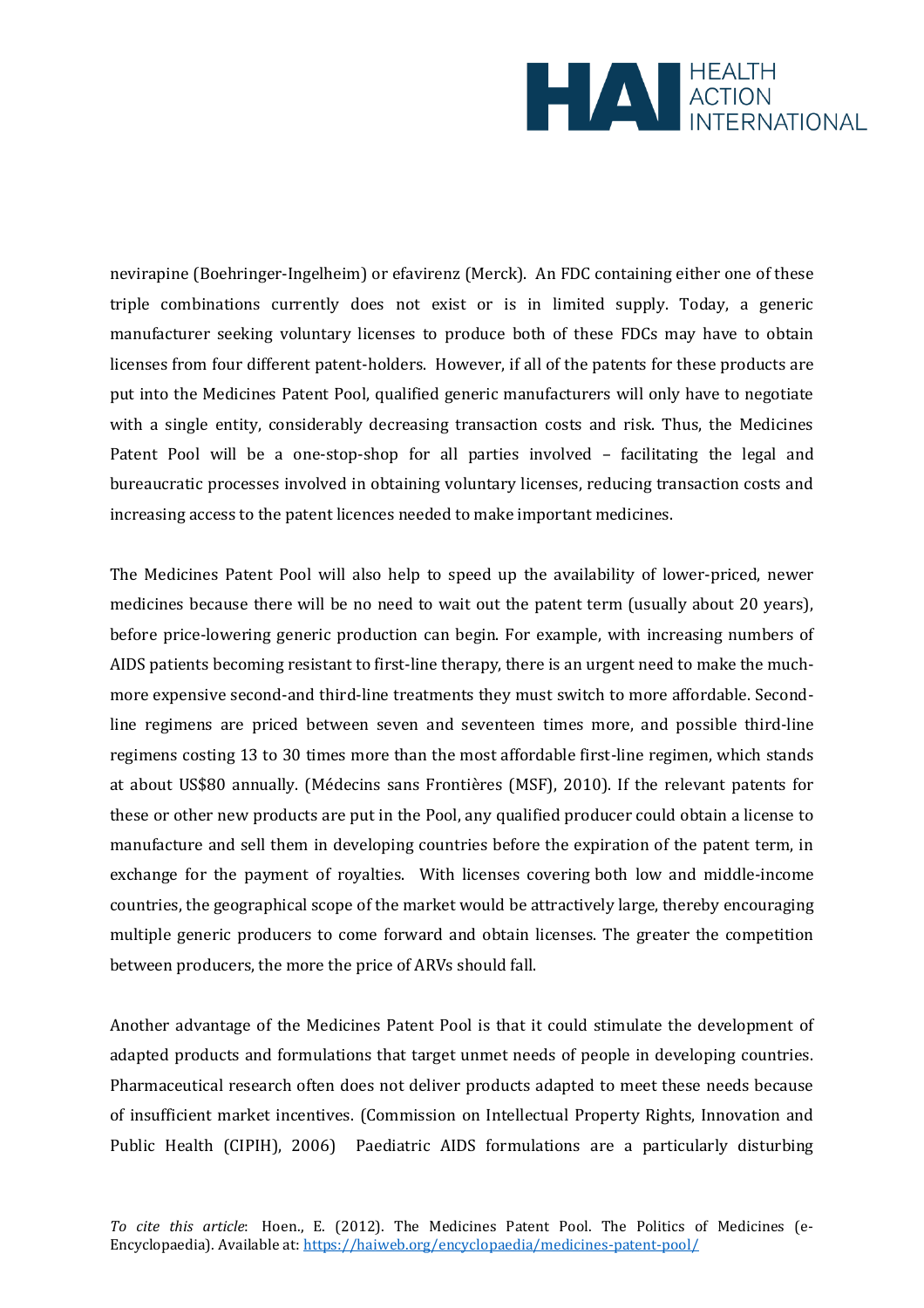

example; of the 22 antiretroviral AIDS medicines approved by the US Food and Drug Administration and currently available, six are not approved for paediatric use and seven are not available in pediatric formulations. There are currently relatively few paediatric AIDS formulations because there are low numbers of HIV-positive children in high-income countries (MSF, 2010).

The central challenges facing the Medicines Patent Pool are connected to the voluntary nature of the initiative. Its success will largely depend on the willingness of patent holders to license their patents to the Pool, and generic pharmaceutical manufacturers to make use of the licenses. To date, several key patent holders and generic manufacturers have expressed interest in participating in the patent pool (UNITAID, November 2009). Formal negotiations on specific terms and conditions of the licenses will begin once the patent pool becomes operational.

#### **Conclusion**

The Medicines Patent Pool is a promising new approach to managing IP that can assist with the challenge of developing and delivering appropriate, affordable, well-adapted medicines to people in developing countries. If all concerned parties are willing to work with the Pool and make it a success, all stand to benefit. Patent holders will be compensated for the use of their technologies. Drugmakers will be able to obtain licenses more easily to produce and sell medicines at lower cost. Global public health providers, including donors and developing country governments, will be able to treat more people for the same amount of money. And, most important of all, patients in developing countries will get faster access to better, more affordable essential treatments.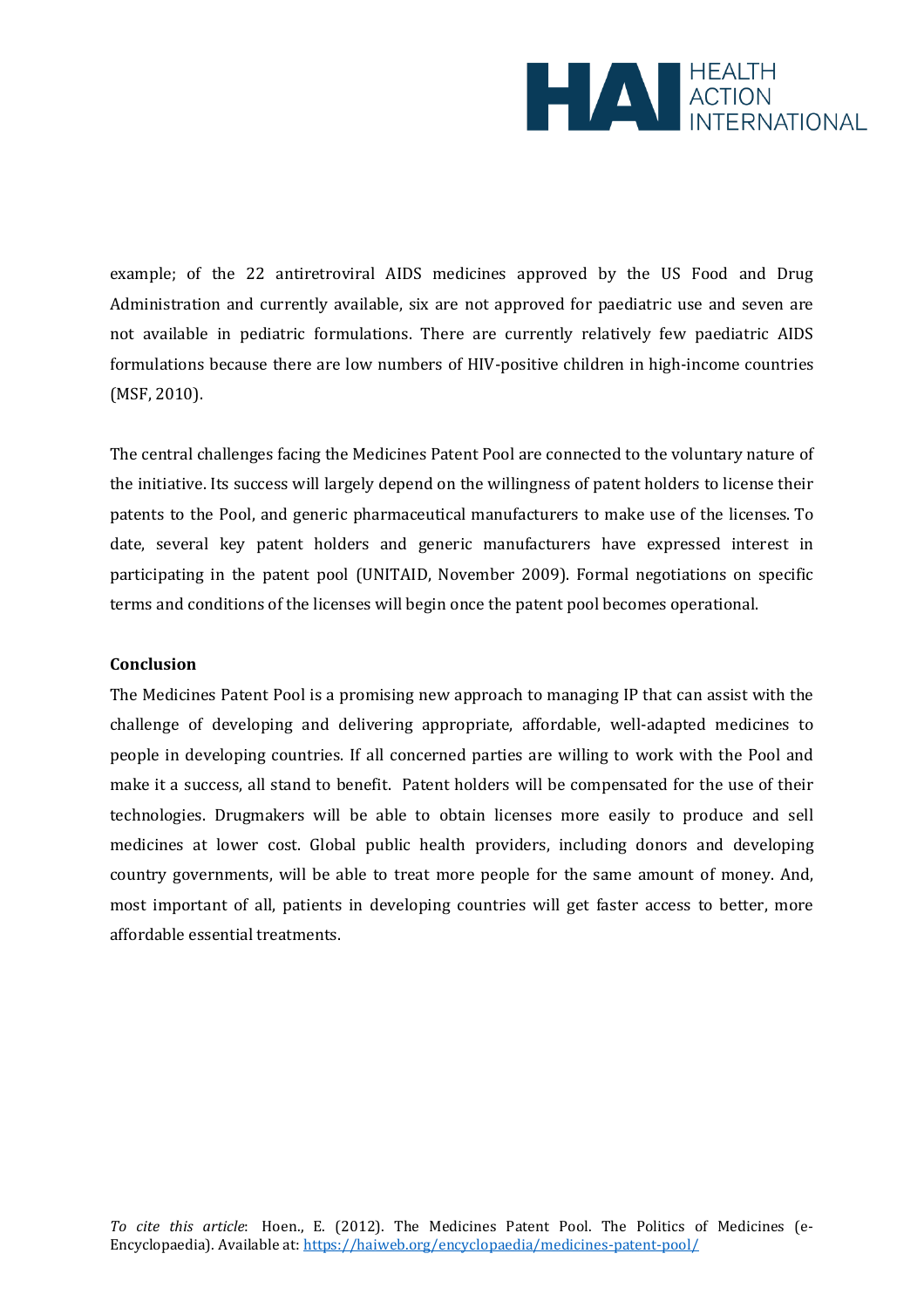

## **References**

The Commission on Intellectual Property Rights, Innovation and Public Health (CIPIH). (2006). *Public health, innovation and intellectual property rights.* Geneva: World Health Organization (WHO).

Consumer Project on Technology (subsequently renamed Knowledge Ecology International), (July 8, 2002). *Proposal for an Essential Health Care Patent Pool*. [Presentation to the XIV International AIDS Conference, Barcelona, Spain] Available at [http://www.keionline.org/misc-docs/1/barcelona\\_aids\\_2002\\_patent\\_pool.pdf .1.](http://www.keionline.org/misc-docs/1/barcelona_aids_2002_patent_pool.pdf%20.1)

Heller, M.A. and Eisenberg, R.S. (1998). Can patents deter innovation? The Anticommons in Biomedical Research. *Science*, 280(5364), 698-701.

Médecins Sans Frontières, Campaign for Access to Essential Medicines (2010). *Untangling the web of antiretroviral price reductions.* Available at[: http://utw.msfaccess.org/](http://utw.msfaccess.org/) .

Serafino, D. (4 June 2007). *Survey of patent pools demonstrates variety of purposes and management structures*. [Online] Knowledge Ecology International. Available at: <http://www.keionline.org/misc-docs/ds-patentpools.pdf>

't Hoen, E. F.M. (2009). *The Global Politics of Pharmaceutical Monopoly Power: Drug patents, access innovation and the application of the WTO Doha Declaration on TRIPS and Public Health*. Diemen: AMB Publishers.

UNITAID. (2-3 July, 2008). *Executive Board Resolution No. 9: Patent Pool*. Available at: [http://www.unitaid.eu/images/Resolutions/EB8/English/utd\\_eb8\\_res9\\_en.pdf](http://www.unitaid.eu/images/Resolutions/EB8/English/utd_eb8_res9_en.pdf)